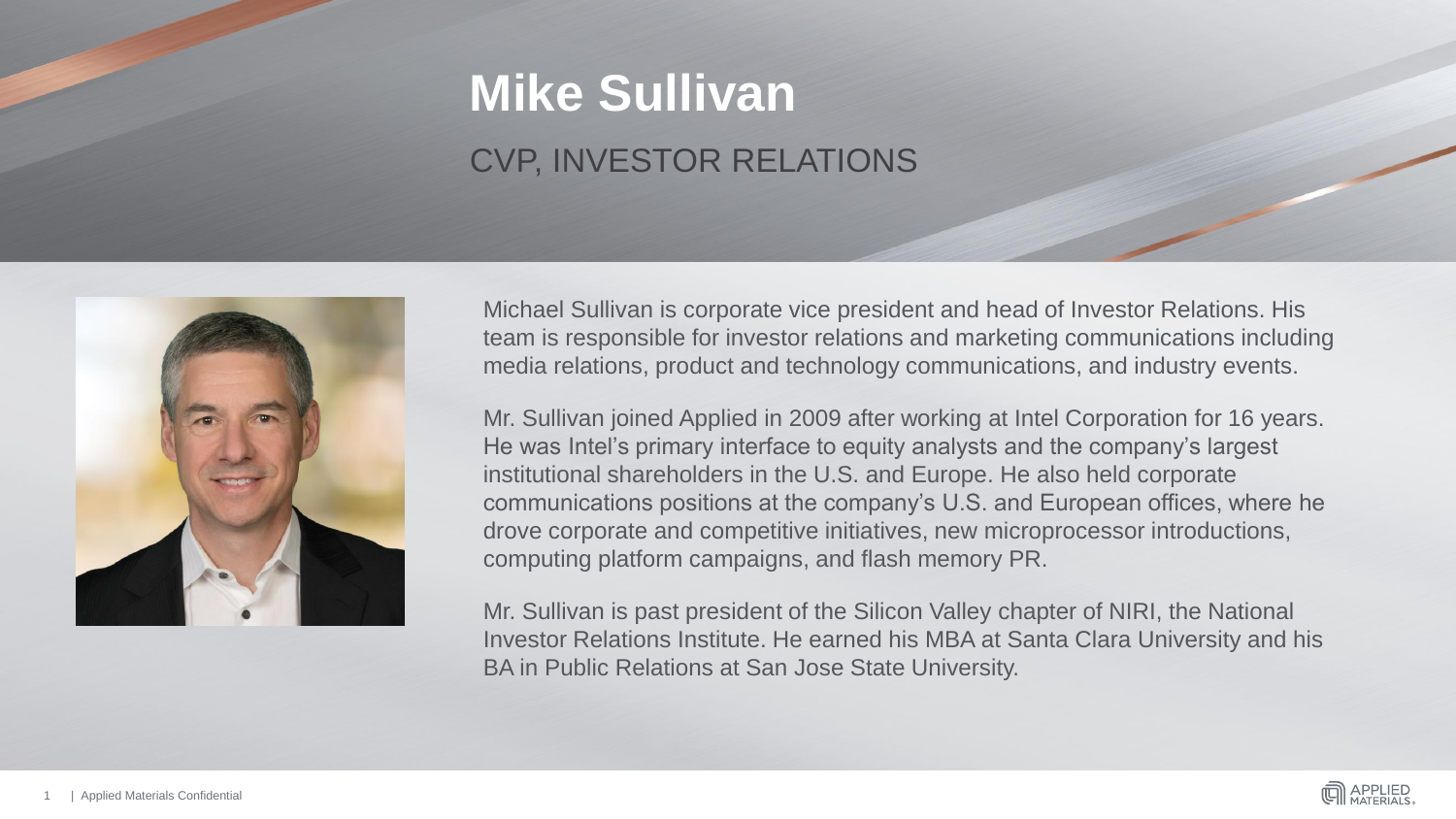# **Chidi Chidambaram, Ph.D.** VP, ENGINEERING



Chidi Chidambaram leads the process technology and foundry engineering team at Qualcomm as Vice President Engineering. Qualcomm is a leader among the fab less industry in bringing leading edge semiconductor technologies to manufacturing - Qualcomm was the first company to ship large volume products in 10 nm technology in 2017. Chidi's team is also responsible for RF devices based on finlet and SOI transistors. Earlier Chidi developed silicon technology at Texas Instruments and was instrumental in the first embedded SiGe implementation by semiconductor Industry. Chidi is recognized as a IEEE fellow for contribution to strain engineering and Design technology co-optimization (DTCO). Chidi's 20+ year semiconductor career has evenly straddled research and development with over 60 each of refereed articles and patents.

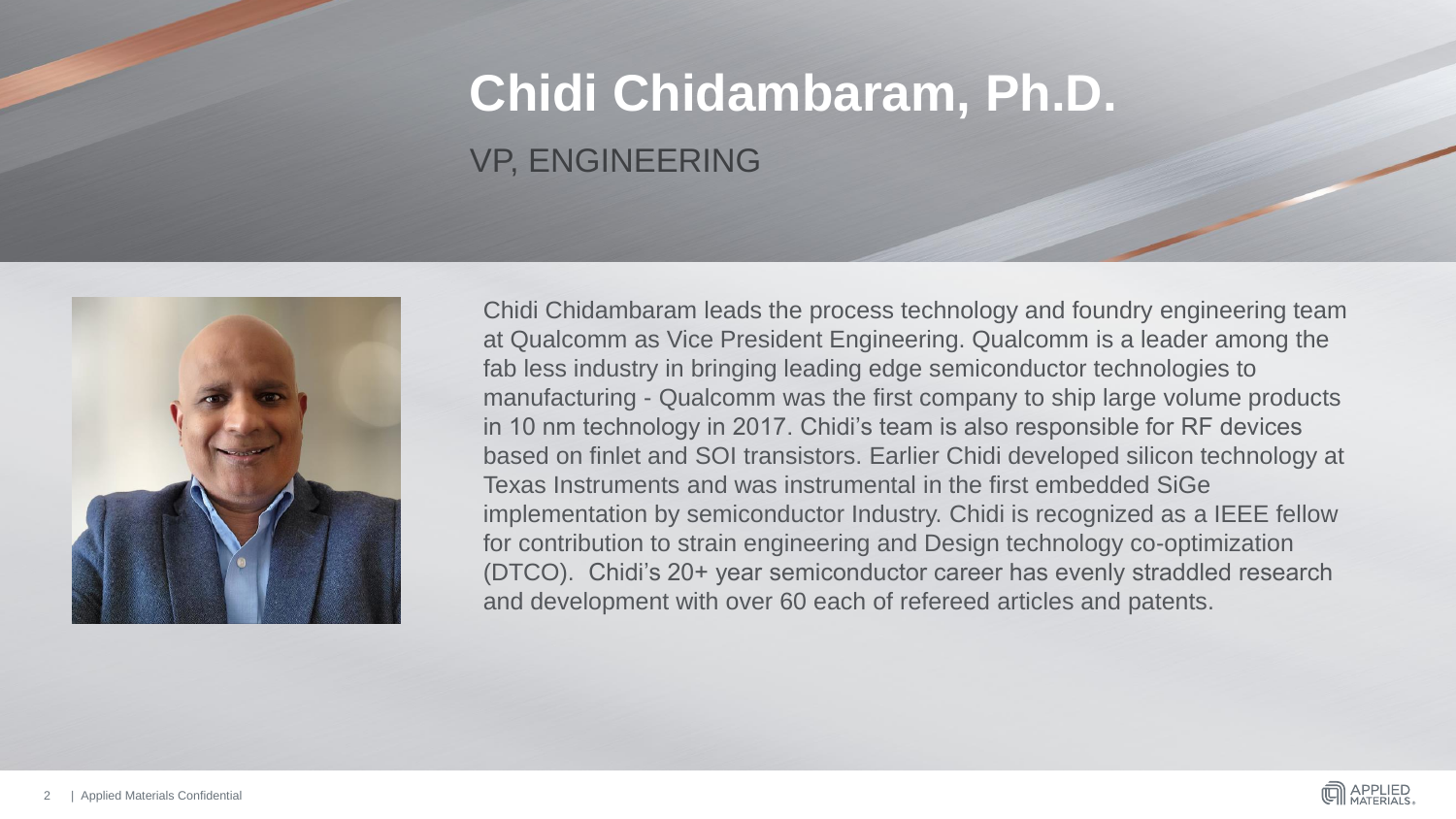# **Uday Mitra, Ph.D.** VP, ENGINEERING



Dr. Mitra has almost 4 decades of experience in the semiconductor industry managing technology integration, lithography, etch, thin films and packaging modules for both logic and memory products. Prior to joining Applied in 2005, he was director of technology integration at Intel Corporation, where he spent 17 years holding various management positions. Uday received his Ph.D. in Materials Science from MIT and is a recipient of the Henry Marion Howe Medal from the American Society of Materials International.

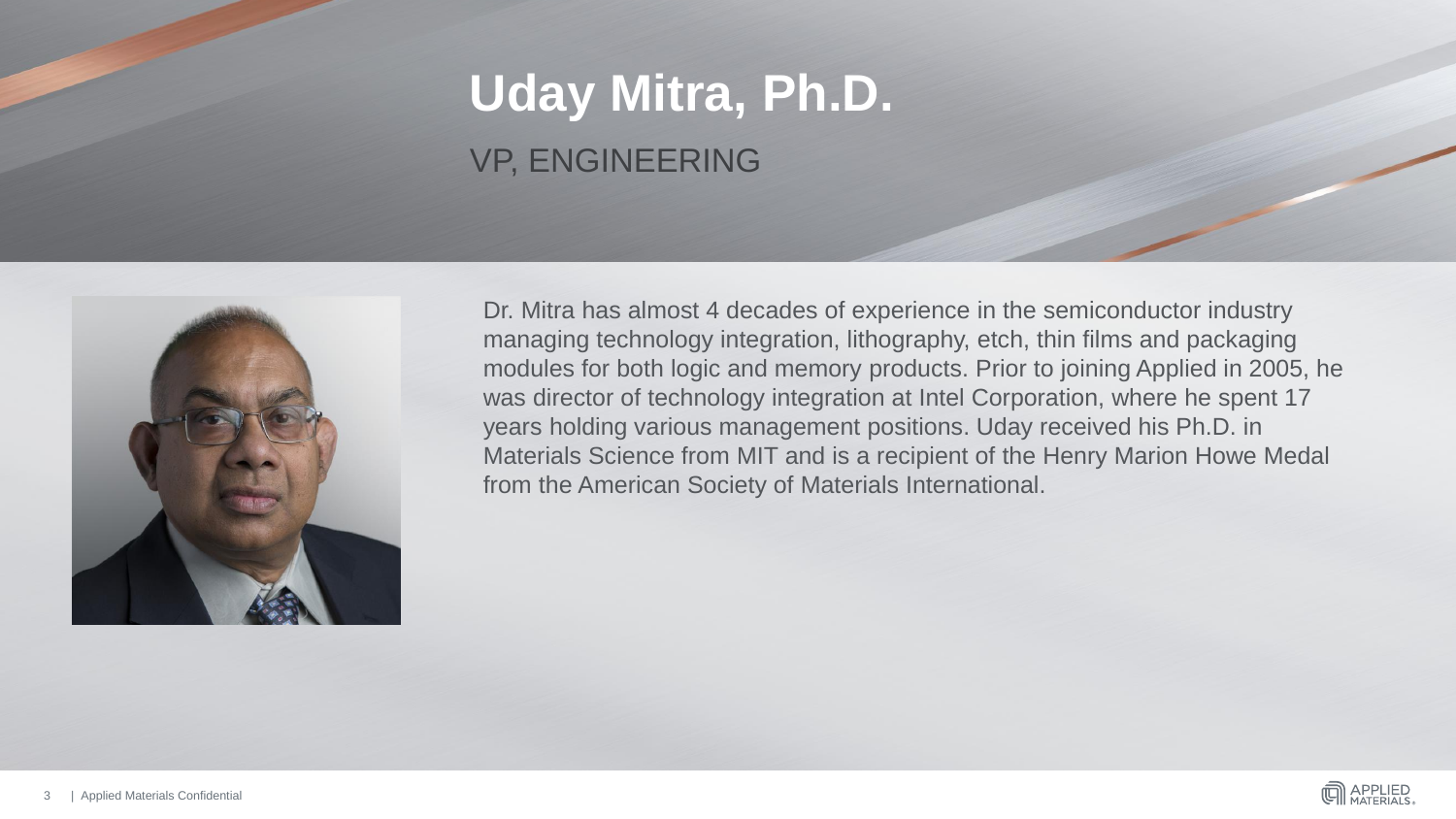# **Michael Chudzik, Ph.D.** VP, TECHNOLOGY



Michael Chudzik is currently a Vice President of Technology. He manages teams of device integrators, process and device engineers and program managers to execute on large scale device fabrication projects. He has been in several device Integration leadership roles during his 7 years at Applied Materials. Prior to Applied Materials, Mike was at IBM for 14 years where he led teams in the R&D of advanced semiconductor process integration. He received his Ph.D. in Electrical Engineering at Northwestern University.

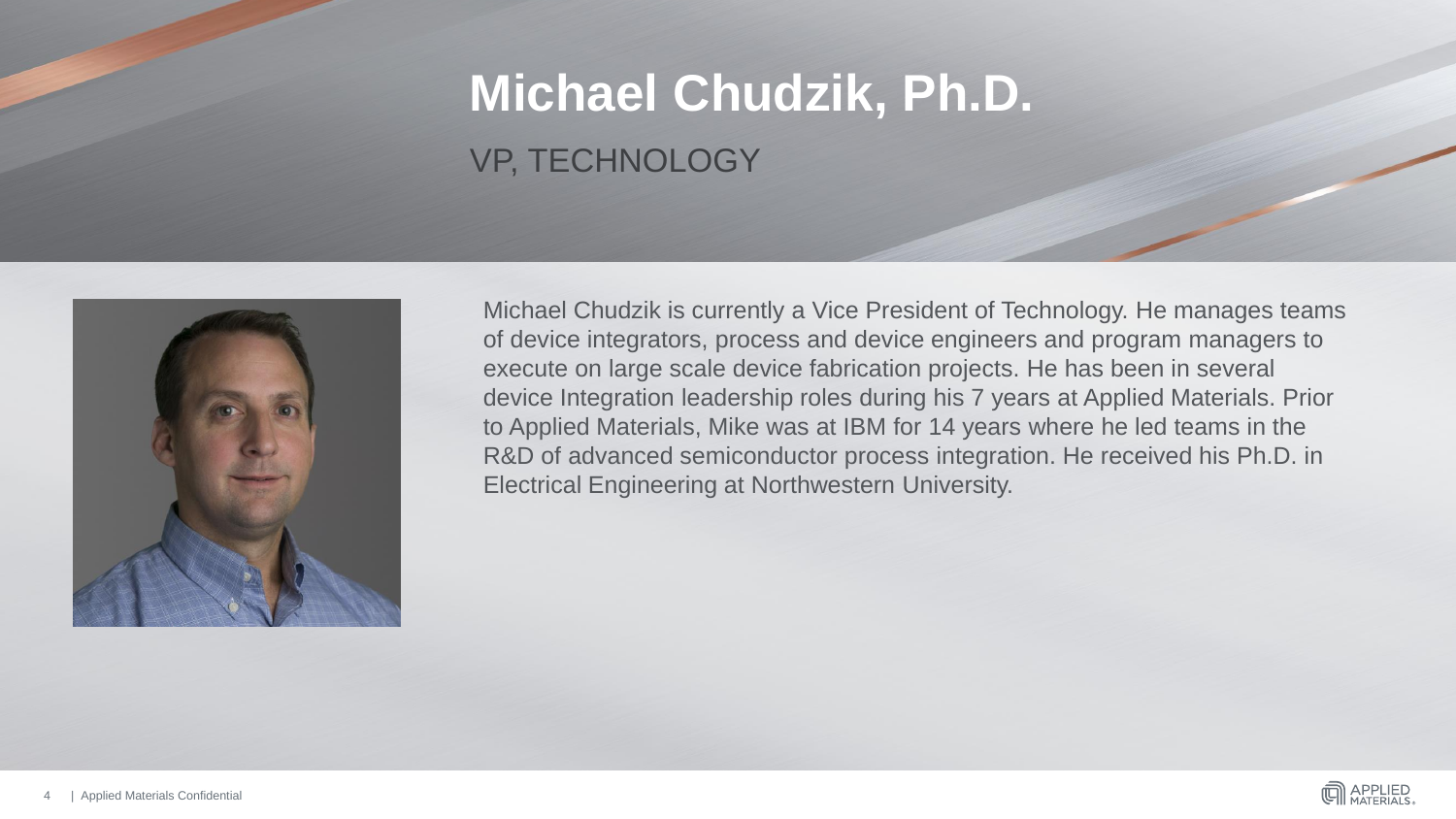# **Mehul Naik, Ph.D.**

MD, Principal Member of Technical Staff



Mehul Naik is Managing Director and Principal Member of Technical staff with the Advanced Product Technology Development team in the Semiconductor Products Group at Applied Materials. He is responsible for the Logic Program working on inflection mapping and leading cross-functional programs in the Transistor and Interconnect area. He has authored over 60 publications and holds over 70 U.S patents. Mehul holds a Ph.D. in Chemical Engineering from Rensselaer Polytechnic University.

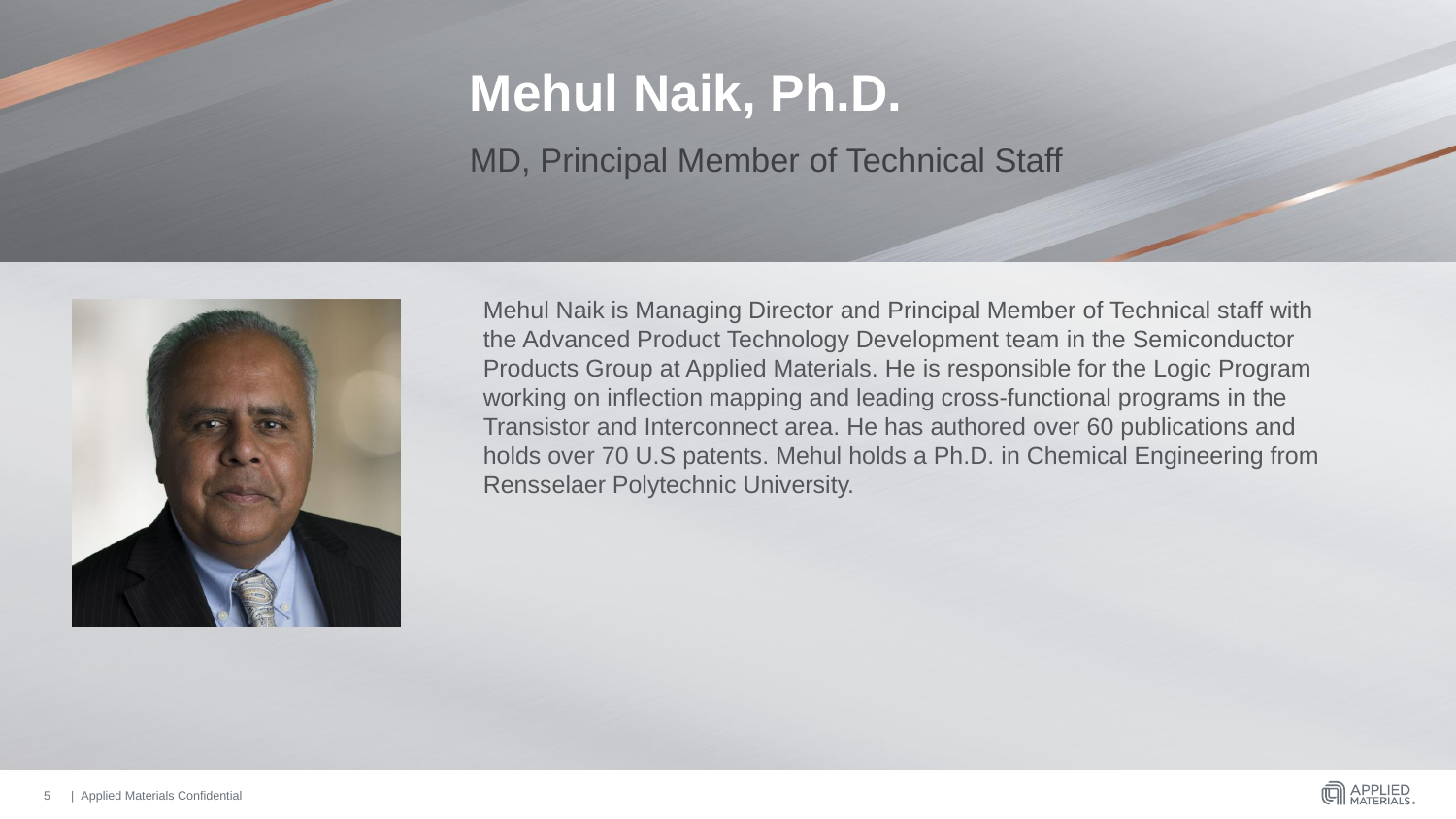#### **Regina Freed**

#### MD, Patterning Technology Development



Regina Freed is Managing Director of Patterning Technology of Applied Materials. She has more than 20 years of experience in the semiconductor industry, managing semiconductor process and equipment development for both logic and memory processes, including co-optimization between deposition and etch, lithography, metrology, and defect inspection. At Applied Materials, Regina manages programs that focus on material engineering solutions to advanced patterning applications, enabling customers to scale faster and at lower cost, while optimizing device performance.